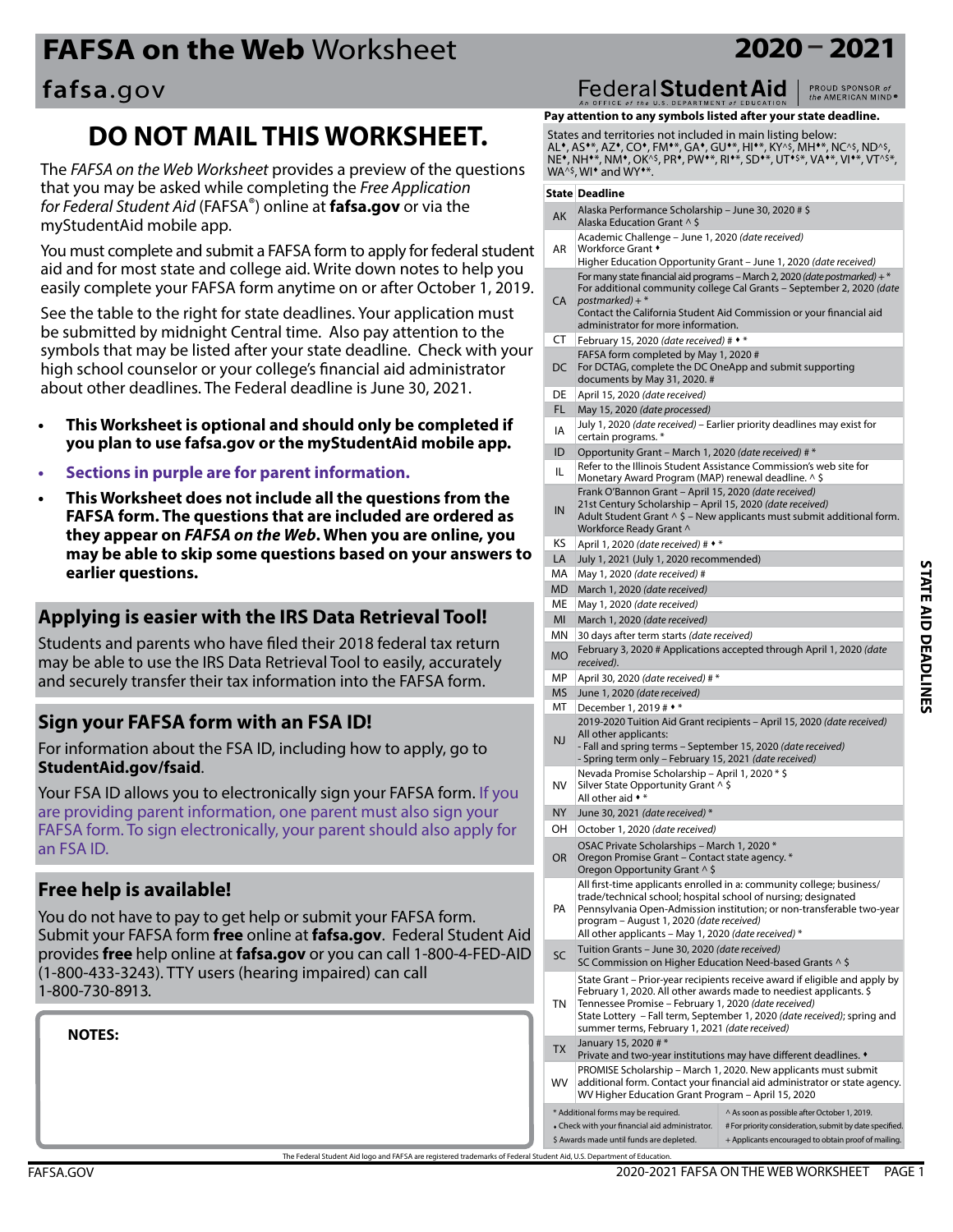### **SECTION 1 - STUDENT INFORMATION**

After you are online, you can add up to ten colleges on your FAFSA form. The colleges will receive the information from your processed FAFSA form.

| <b>Student's Last Name</b>                                                                                                                                                                                                                                                                                                                                                                                                                                                                                                                                                                                                                                                                                          |                                                            | <b>First Name</b>             | <b>Social Security Number</b>         |  |  |
|---------------------------------------------------------------------------------------------------------------------------------------------------------------------------------------------------------------------------------------------------------------------------------------------------------------------------------------------------------------------------------------------------------------------------------------------------------------------------------------------------------------------------------------------------------------------------------------------------------------------------------------------------------------------------------------------------------------------|------------------------------------------------------------|-------------------------------|---------------------------------------|--|--|
| <b>Student Citizenship Status</b> (check one of the following)                                                                                                                                                                                                                                                                                                                                                                                                                                                                                                                                                                                                                                                      |                                                            |                               |                                       |  |  |
| $\Box$ U.S. citizen (U.S. national)                                                                                                                                                                                                                                                                                                                                                                                                                                                                                                                                                                                                                                                                                 | $\Box$ Neither citizen nor eligible noncitizen             |                               |                                       |  |  |
| $\Box$ Eligible noncitizen (Enter your Alien Registration Number in the box to the right.)                                                                                                                                                                                                                                                                                                                                                                                                                                                                                                                                                                                                                          |                                                            |                               | <b>Your Alien Registration Number</b> |  |  |
| Generally, you are an eligible noncitizen if you are:<br>A<br>A permanent U.S. resident with a Permanent Resident Card (I-551);<br>A conditional permanent resident with a Conditional Green Card (I-551C);<br>The holder of an Arrival-Departure Record (I-94) from the Department of Homeland Security showing any of the following designations: "Refugee," "Asylum<br>Granted,""Parolee" (I-94 confirms paroled for a minimum of one year and status has not expired), T-Visa holder (T-1, T-2, T-3, etc.) or "Cuban-Haitian Entrant;" or<br>The holder of a valid certification or eligibility letter from the Department of Health and Human Services showing a designation of "Victim of human trafficking." |                                                            |                               |                                       |  |  |
|                                                                                                                                                                                                                                                                                                                                                                                                                                                                                                                                                                                                                                                                                                                     | <b>Student Marital Status</b> (check one of the following) |                               |                                       |  |  |
| $\Box$ Single                                                                                                                                                                                                                                                                                                                                                                                                                                                                                                                                                                                                                                                                                                       | $\Box$ Married or remarried                                | $\Box$ Separated              | $\Box$ Divorced or widowed            |  |  |
| You will be asked to provide information about your spouse if you are married or remarried.                                                                                                                                                                                                                                                                                                                                                                                                                                                                                                                                                                                                                         |                                                            |                               |                                       |  |  |
| <b>Selective Service Registration</b><br>If you are male and 25 or younger, you can use the FAFSA form to register with the Selective Service System.                                                                                                                                                                                                                                                                                                                                                                                                                                                                                                                                                               |                                                            |                               |                                       |  |  |
| What is the highest school parent 1 completed?                                                                                                                                                                                                                                                                                                                                                                                                                                                                                                                                                                                                                                                                      |                                                            | $\Box$ Middle school/Jr. high | $\Box$ College or beyond              |  |  |
|                                                                                                                                                                                                                                                                                                                                                                                                                                                                                                                                                                                                                                                                                                                     |                                                            | $\Box$ High school            | $\Box$ Other/unknown                  |  |  |
| What is the highest school parent 2 completed?                                                                                                                                                                                                                                                                                                                                                                                                                                                                                                                                                                                                                                                                      |                                                            | $\Box$ Middle school/Jr. high | $\Box$ College or beyond              |  |  |
|                                                                                                                                                                                                                                                                                                                                                                                                                                                                                                                                                                                                                                                                                                                     |                                                            | $\Box$ High school            | $\Box$ Other/unknown                  |  |  |

#### **SECTION 2 - STUDENT DEPENDENCY STATUS**

If you can check ANY of the following boxes, you will not have to provide parental information. Skip to page 4. If you check NONE of the following boxes, you will be asked to provide parental information. Go to the next page.

| $\Box$ I was born before<br>January 1, 1997                       | $\Box$ I am married                                 | $\Box$ I will be working on a master's or doctorate program (e.g., MA, MBA,<br>MD, JD, PhD, EdD, graduate certificate)      |                                         |
|-------------------------------------------------------------------|-----------------------------------------------------|-----------------------------------------------------------------------------------------------------------------------------|-----------------------------------------|
| $\Box$ I am serving on active duty in                             | $\Box$ I am a veteran of the U.S. Armed             | $\Box$ I now have or will have children for whom I will provide more than half                                              |                                         |
| the U.S. Armed Forces                                             | Forces                                              | of their support between July 1, 2020 and June 30, 2021                                                                     |                                         |
| $\Box$ Since I turned age 13, both of<br>my parents were deceased | $\Box$ I was in foster care since turning<br>age 13 | I have dependents (other than children or my spouse) who live with<br>u<br>me and I provide more than half of their support |                                         |
| $\Box$ I was a dependent or ward of                               | $\Box$ I am currently or I was an                   | $\Box$ I am currently or I was in legal                                                                                     | $\Box$ I am homeless or I am at risk of |
| the court since turning age 13                                    | emancipated minor                                   | quardianship                                                                                                                | being homeless                          |

| ÷ |
|---|
|---|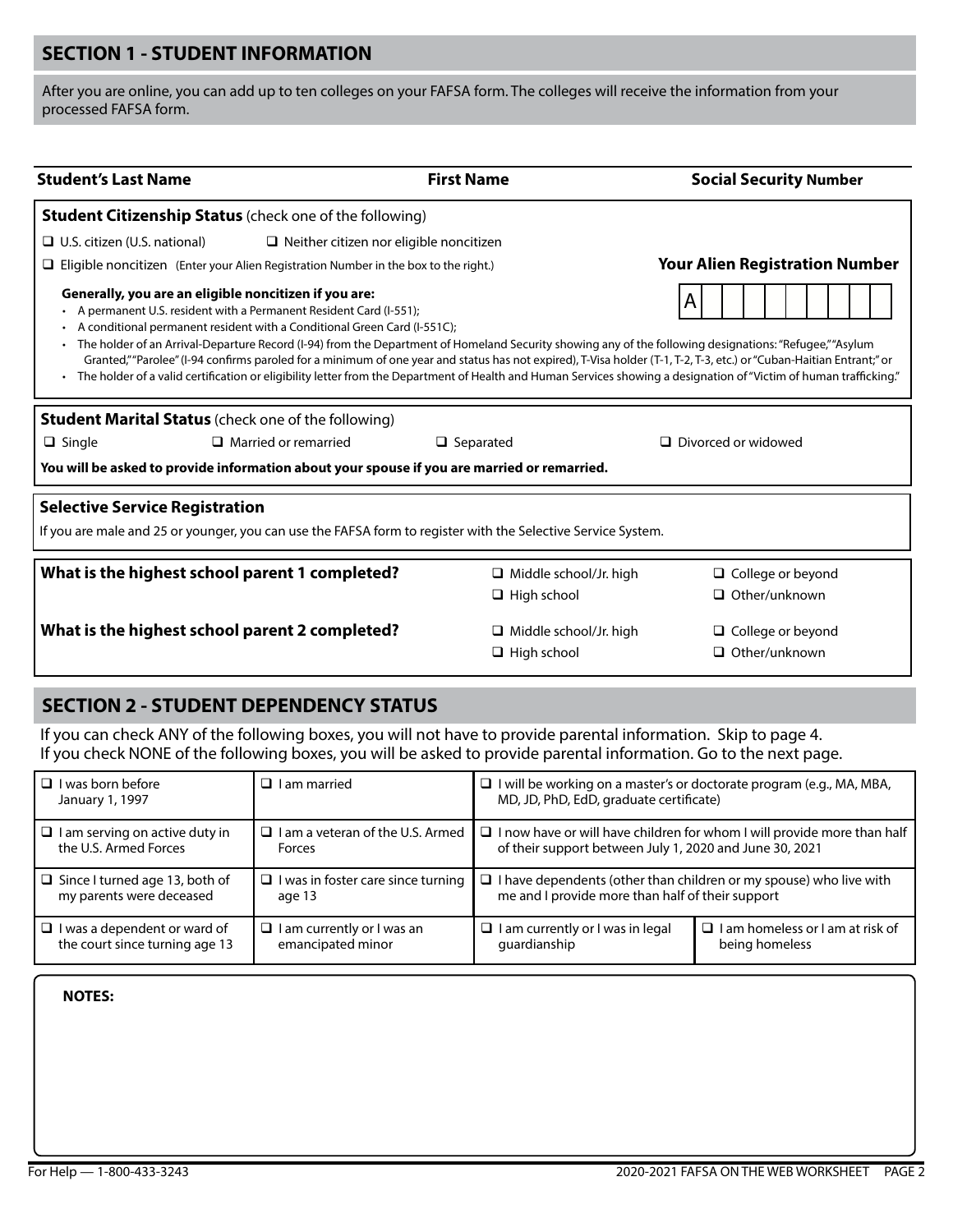## **SECTION 3 - PARENT INFORMATION**

#### **Who is considered a parent?**

| "Parent" refers to a biological or adoptive parent or a person determined by the state to be a parent (for example, if the parent is listed on the birth |
|----------------------------------------------------------------------------------------------------------------------------------------------------------|
| certificate). Grandparents, foster parents, legal guardians, older siblings, and uncles or aunts are not considered parents on this form unless they     |
| have legally adopted you. If your legal parents are living and married to each other, answer the questions about both of them. If your legal parents     |
| are not married and <b>live together</b> , answer the questions about both of them. In case of divorce or separation, give information about the parent  |
| you lived with most in the last 12 months. If you did not live with one parent more than the other, give information about the parent who provided       |
| you the most financial support during the last 12 months or during the most recent year you received support. If your divorced or widowed parent         |
| has remarried, also provide information about your stepparent.                                                                                           |
|                                                                                                                                                          |

| <b>Providing parent 1 information? You will need:</b>                                                                                                                                                                                                                                                                                                                |                                                                                                            | <b>Providing parent 2 information? You will need:</b>                                                                                                                       |                        |                                                                                                                                                                                                                                  |
|----------------------------------------------------------------------------------------------------------------------------------------------------------------------------------------------------------------------------------------------------------------------------------------------------------------------------------------------------------------------|------------------------------------------------------------------------------------------------------------|-----------------------------------------------------------------------------------------------------------------------------------------------------------------------------|------------------------|----------------------------------------------------------------------------------------------------------------------------------------------------------------------------------------------------------------------------------|
| Parent 1 (father/mother/stepparent) Social Security Number                                                                                                                                                                                                                                                                                                           |                                                                                                            | Parent 2 (father/mother/stepparent) Social Security Number                                                                                                                  |                        |                                                                                                                                                                                                                                  |
| Parent 1 (father/mother/stepparent) name                                                                                                                                                                                                                                                                                                                             |                                                                                                            | Parent 2 (father/mother/stepparent) name                                                                                                                                    |                        |                                                                                                                                                                                                                                  |
| Parent 1 (father/mother/stepparent) date of birth                                                                                                                                                                                                                                                                                                                    |                                                                                                            | Parent 2 (father/mother/stepparent) date of birth                                                                                                                           |                        |                                                                                                                                                                                                                                  |
| $\Box$ Check here if parent 1 is a dislocated worker                                                                                                                                                                                                                                                                                                                 |                                                                                                            | $\Box$ Check here if parent 2 is a dislocated worker                                                                                                                        |                        |                                                                                                                                                                                                                                  |
| <b>Did you know?</b>                                                                                                                                                                                                                                                                                                                                                 |                                                                                                            | Did your parents file or will they file a 2018 income tax return?                                                                                                           |                        |                                                                                                                                                                                                                                  |
| If your parents file a federal tax return, they may be able to<br>use the IRS Data Retrieval Tool. This tool enables your parents                                                                                                                                                                                                                                    | $\Box$ My parents have already completed a tax return                                                      |                                                                                                                                                                             |                        |                                                                                                                                                                                                                                  |
| to easily, accurately and securely transfer their tax return                                                                                                                                                                                                                                                                                                         |                                                                                                            | $\Box$ My parents will file, but have not yet completed a tax return                                                                                                        |                        |                                                                                                                                                                                                                                  |
| information into the FAFSA form.                                                                                                                                                                                                                                                                                                                                     | $\Box$ My parents are not going to file an income tax return                                               |                                                                                                                                                                             |                        |                                                                                                                                                                                                                                  |
|                                                                                                                                                                                                                                                                                                                                                                      |                                                                                                            |                                                                                                                                                                             |                        |                                                                                                                                                                                                                                  |
| What was your parents' adjusted gross income for 2018?                                                                                                                                                                                                                                                                                                               |                                                                                                            |                                                                                                                                                                             |                        | \$                                                                                                                                                                                                                               |
| Skip this question if your parents did not file taxes. Adjusted gross income is on IRS Form 1040-line 7.                                                                                                                                                                                                                                                             |                                                                                                            |                                                                                                                                                                             |                        |                                                                                                                                                                                                                                  |
|                                                                                                                                                                                                                                                                                                                                                                      |                                                                                                            |                                                                                                                                                                             |                        |                                                                                                                                                                                                                                  |
| The following questions ask about earnings (wages, salaries, tips, etc.) in 2018. Answer the questions whether or not a tax return was<br>filed. This information may be on the W-2 forms or on the IRS Form 1040—line 1 + Schedule 1—lines 12 + 18 + Schedule K-1 (IRS Form<br>1065)-Box 14 (Code A).                                                               |                                                                                                            |                                                                                                                                                                             |                        |                                                                                                                                                                                                                                  |
| How much did parent 1 (father/mother/stepparent) earn from working in 2018?                                                                                                                                                                                                                                                                                          |                                                                                                            |                                                                                                                                                                             |                        | \$                                                                                                                                                                                                                               |
| How much did parent 2 (father/mother/stepparent) earn from working in 2018?                                                                                                                                                                                                                                                                                          |                                                                                                            |                                                                                                                                                                             |                        | $\vert \varsigma$                                                                                                                                                                                                                |
|                                                                                                                                                                                                                                                                                                                                                                      |                                                                                                            |                                                                                                                                                                             |                        |                                                                                                                                                                                                                                  |
| In 2018 or 2019, did anyone in your parents' household receive: (Check all that apply.)<br><b>E</b> Free or Reduced Price School Lunch<br>$\Box$ Medicaid                                                                                                                                                                                                            |                                                                                                            |                                                                                                                                                                             |                        |                                                                                                                                                                                                                                  |
| □ Supplemental Security Income (SSI)<br>□ Temporary Assistance for Needy Families (TANF)                                                                                                                                                                                                                                                                             |                                                                                                            |                                                                                                                                                                             |                        |                                                                                                                                                                                                                                  |
| □ Supplemental Nutrition Assistance Program (SNAP)<br>□ Special Supplemental Nutrition Program for Women, Infants, and Children (WIC)                                                                                                                                                                                                                                |                                                                                                            |                                                                                                                                                                             |                        |                                                                                                                                                                                                                                  |
| Note: TANF may have a different name in your parents' state. Call 1-800-433-3243 to find out the name of the state's program.                                                                                                                                                                                                                                        |                                                                                                            |                                                                                                                                                                             |                        |                                                                                                                                                                                                                                  |
|                                                                                                                                                                                                                                                                                                                                                                      |                                                                                                            |                                                                                                                                                                             |                        |                                                                                                                                                                                                                                  |
| Did your parents have any of the following items in 2018?<br>Check all that apply. Once online, you may be asked to report amounts paid or received by your parents.                                                                                                                                                                                                 |                                                                                                            |                                                                                                                                                                             |                        |                                                                                                                                                                                                                                  |
| <b>Additional Financial Information</b>                                                                                                                                                                                                                                                                                                                              | <b>Untaxed Income</b>                                                                                      |                                                                                                                                                                             |                        |                                                                                                                                                                                                                                  |
| American Opportunity Tax Credit or Lifetime<br><b>Learning Tax Credit</b><br>$\Box$ Child support paid<br>$\Box$ Taxable earnings from work-study, assistantships<br>or fellowships<br>$\Box$ Taxable college grant and scholarship aid<br>reported to the IRS as income<br>$\Box$ Combat pay or special combat pay<br>$\Box$ Cooperative education program earnings | retirement savings plans<br>$\Box$ Child support received<br>$\Box$ Tax exempt interest income<br>pensions | $\Box$ Payments to tax-deferred pension and<br>□ IRA deductions and payments to self-<br>employed SEP, SIMPLE and Keogh<br>$\Box$ Untaxed portions of IRA distributions and | and others<br>benefits | $\Box$ Housing, food and other living allowances<br>paid to members of the military, clergy<br>$\Box$ Veterans noneducation benefits<br>$\Box$ Other untaxed income not reported, such<br>as workers' compensation or disability |
| Your parents may be asked to provide more information about their assets.                                                                                                                                                                                                                                                                                            |                                                                                                            |                                                                                                                                                                             |                        |                                                                                                                                                                                                                                  |

# **Your parents may need to report the net worth of their current businesses and/or investment farms.**

**NOTES:**